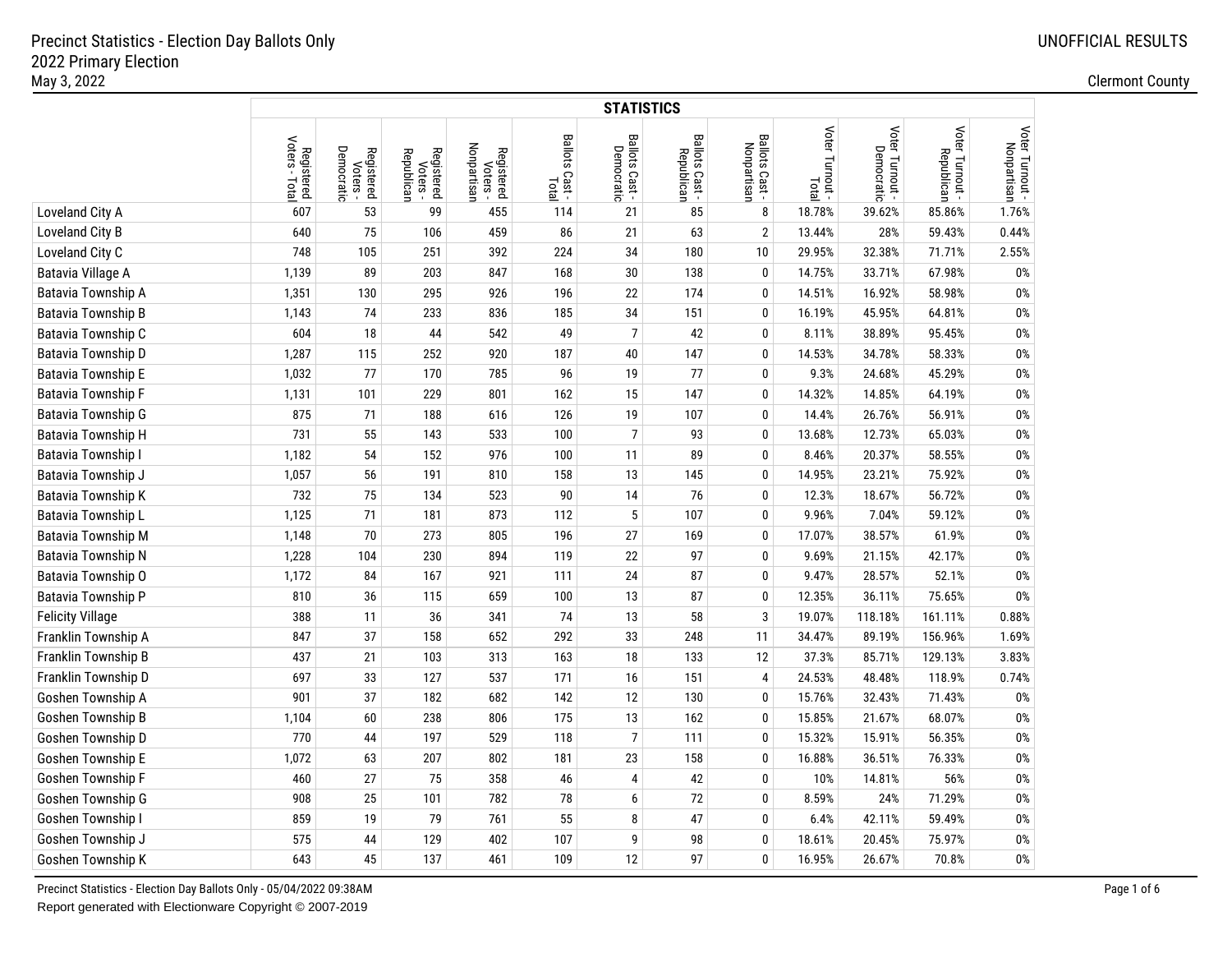|                    |                                         |                                      |                                      |                                       |                         | <b>STATISTICS</b>            |                              |                               |                          |                               |                               |                                |
|--------------------|-----------------------------------------|--------------------------------------|--------------------------------------|---------------------------------------|-------------------------|------------------------------|------------------------------|-------------------------------|--------------------------|-------------------------------|-------------------------------|--------------------------------|
|                    | Voters -<br>Registered<br>oters - Total | Democratic<br>Registered<br>Voters - | Registered<br>Voters -<br>Republican | Nonpartisan<br>Registered<br>Voters - | Ballots Cast -<br>Total | Ballots Cast -<br>Democratic | Ballots Cast -<br>Republican | Ballots Cast -<br>Nonpartisan | Voter Turnout -<br>Total | Voter Turnout -<br>Democratic | Voter Turnout -<br>Republican | Voter Turnout -<br>Nonpartisan |
| Goshen Township L  | 923                                     | 45                                   | 189                                  | 689                                   | 128                     | 17                           | 111                          | $\mathbf 0$                   | 13.87%                   | 37.78%                        | 58.73%                        | 0%                             |
| Goshen Township M  | 822                                     | 36                                   | 60                                   | 726                                   | 62                      | 17                           | 45                           | $\mathbf 0$                   | 7.54%                    | 47.22%                        | 75%                           | 0%                             |
| Goshen Township N  | 1,232                                   | 118                                  | 276                                  | 838                                   | 152                     | 25                           | 127                          | 0                             | 12.34%                   | 21.19%                        | 46.01%                        | $0\%$                          |
| Jackson Township A | 707                                     | 25                                   | 163                                  | 519                                   | 171                     | $\overline{7}$               | 155                          | 9                             | 24.19%                   | 28%                           | 95.09%                        | 1.73%                          |
| Jackson Township B | 478                                     | $30\,$                               | 146                                  | 302                                   | 134                     | 11                           | 119                          | 4                             | 28.03%                   | 36.67%                        | 81.51%                        | 1.32%                          |
| Jackson Township C | 882                                     | 36                                   | 223                                  | 623                                   | 206                     | 13                           | 191                          | $\overline{2}$                | 23.36%                   | 36.11%                        | 85.65%                        | 0.32%                          |
| Milford City A     | 524                                     | 47                                   | 90                                   | 387                                   | 100                     | 18                           | 82                           | $\mathbf 0$                   | 19.08%                   | 38.3%                         | 91.11%                        | $0\%$                          |
| Milford City B     | 979                                     | 84                                   | 128                                  | 767                                   | 143                     | 41                           | 102                          | $\mathbf 0$                   | 14.61%                   | 48.81%                        | 79.69%                        | $0\%$                          |
| Milford City D     | 336                                     | 54                                   | 81                                   | 201                                   | 42                      | 15                           | 27                           | $\mathbf 0$                   | 12.5%                    | 27.78%                        | 33.33%                        | $0\%$                          |
| Milford City E     | 574                                     | 83                                   | 116                                  | 375                                   | 120                     | 27                           | 93                           | $\mathbf 0$                   | 20.91%                   | 32.53%                        | 80.17%                        | $0\%$                          |
| Milford City F     | 717                                     | 37                                   | 65                                   | 615                                   | 63                      | 12                           | 51                           | $\mathbf 0$                   | 8.79%                    | 32.43%                        | 78.46%                        | $0\%$                          |
| Milford City G     | 763                                     | 132                                  | 131                                  | 500                                   | 166                     | 58                           | 108                          | $\mathbf 0$                   | 21.76%                   | 43.94%                        | 82.44%                        | $0\%$                          |
| Milford City H     | 942                                     | 119                                  | 171                                  | 652                                   | 205                     | 41                           | 164                          | 0                             | 21.76%                   | 34.45%                        | 95.91%                        | $0\%$                          |
| Miami Township A   | 1,145                                   | 130                                  | 172                                  | 843                                   | 157                     | 48                           | 109                          | $\mathbf 0$                   | 13.71%                   | 36.92%                        | 63.37%                        | $0\%$                          |
| Miami Township C   | 842                                     | 133                                  | 259                                  | 450                                   | 165                     | 16                           | 149                          | $\mathbf 0$                   | 19.6%                    | 12.03%                        | 57.53%                        | $0\%$                          |
| Miami Township D   | 869                                     | 55                                   | 125                                  | 689                                   | 156                     | 22                           | 134                          | $\pmb{0}$                     | 17.95%                   | 40%                           | 107.2%                        | $0\%$                          |
| Miami Township E   | 454                                     | 60                                   | 102                                  | 292                                   | 109                     | 20                           | 89                           | $\pmb{0}$                     | 24.01%                   | 33.33%                        | 87.25%                        | $0\%$                          |
| Miami Township F   | 1,218                                   | 149                                  | 240                                  | 829                                   | 272                     | 52                           | 220                          | $\mathbf 0$                   | 22.33%                   | 34.9%                         | 91.67%                        | $0\%$                          |
| Miami Township G   | 631                                     | 36                                   | 89                                   | 506                                   | 103                     | 26                           | 77                           | $\mathbf 0$                   | 16.32%                   | 72.22%                        | 86.52%                        | $0\%$                          |
| Miami Township H   | 1,005                                   | 55                                   | 158                                  | 792                                   | 106                     | 16                           | 90                           | $\mathbf 0$                   | 10.55%                   | 29.09%                        | 56.96%                        | $0\%$                          |
| Miami Township I   | 959                                     | 82                                   | 202                                  | 675                                   | 206                     | 32                           | 174                          | 0                             | 21.48%                   | 39.02%                        | 86.14%                        | $0\%$                          |
| Miami Township J   | 599                                     | $40\,$                               | 135                                  | 424                                   | 146                     | 15                           | 131                          | 0                             | 24.37%                   | 37.5%                         | 97.04%                        | $0\%$                          |
| Miami Township K   | 989                                     | 144                                  | 219                                  | 626                                   | 250                     | 59                           | 191                          | 0                             | 25.28%                   | 40.97%                        | 87.21%                        | 0%                             |
| Miami Township L   | 653                                     | 47                                   | 140                                  | 466                                   | 149                     | 20                           | 129                          | $\mathbf 0$                   | 22.82%                   | 42.55%                        | 92.14%                        | $0\%$                          |
| Miami Township M   | 817                                     | 75                                   | 180                                  | 562                                   | 182                     | 41                           | 141                          | $\mathbf 0$                   | 22.28%                   | 54.67%                        | 78.33%                        | $0\%$                          |
| Miami Township N   | 703                                     | 47                                   | 119                                  | 537                                   | 141                     | 27                           | 114                          | $\mathbf 0$                   | 20.06%                   | 57.45%                        | 95.8%                         | $0\%$                          |
| Miami Township P   | 507                                     | $40\,$                               | 96                                   | 371                                   | 97                      | 17                           | 80                           | $\mathbf 0$                   | 19.13%                   | 42.5%                         | 83.33%                        | $0\%$                          |
| Miami Township Q   | 683                                     | 70                                   | 166                                  | 447                                   | 164                     | 28                           | 136                          | $\mathbf{0}$                  | 24.01%                   | 40%                           | 81.93%                        | $0\%$                          |
| Miami Township R   | 787                                     | 55                                   | 152                                  | 580                                   | 129                     | 21                           | 108                          | 0                             | 16.39%                   | 38.18%                        | 71.05%                        | 0%                             |
| Miami Township S   | 530                                     | 33                                   | 60                                   | 437                                   | 68                      | 14                           | 54                           | 0                             | 12.83%                   | 42.42%                        | 90%                           | 0%                             |
| Miami Township T   | 1,048                                   | 42                                   | 123                                  | 883                                   | 100                     | 12                           | 88                           | 0                             | 9.54%                    | 28.57%                        | 71.54%                        | $0\%$                          |
| Miami Township U   | 655                                     | 61                                   | 111                                  | 483                                   | 122                     | 34                           | 88                           | 0                             | 18.63%                   | 55.74%                        | 79.28%                        | $0\%$                          |
| Miami Township V   | 686                                     | 27                                   | 92                                   | 567                                   | 102                     | 15                           | 87                           | $\mathbf{0}$                  | 14.87%                   | 55.56%                        | 94.57%                        | 0%                             |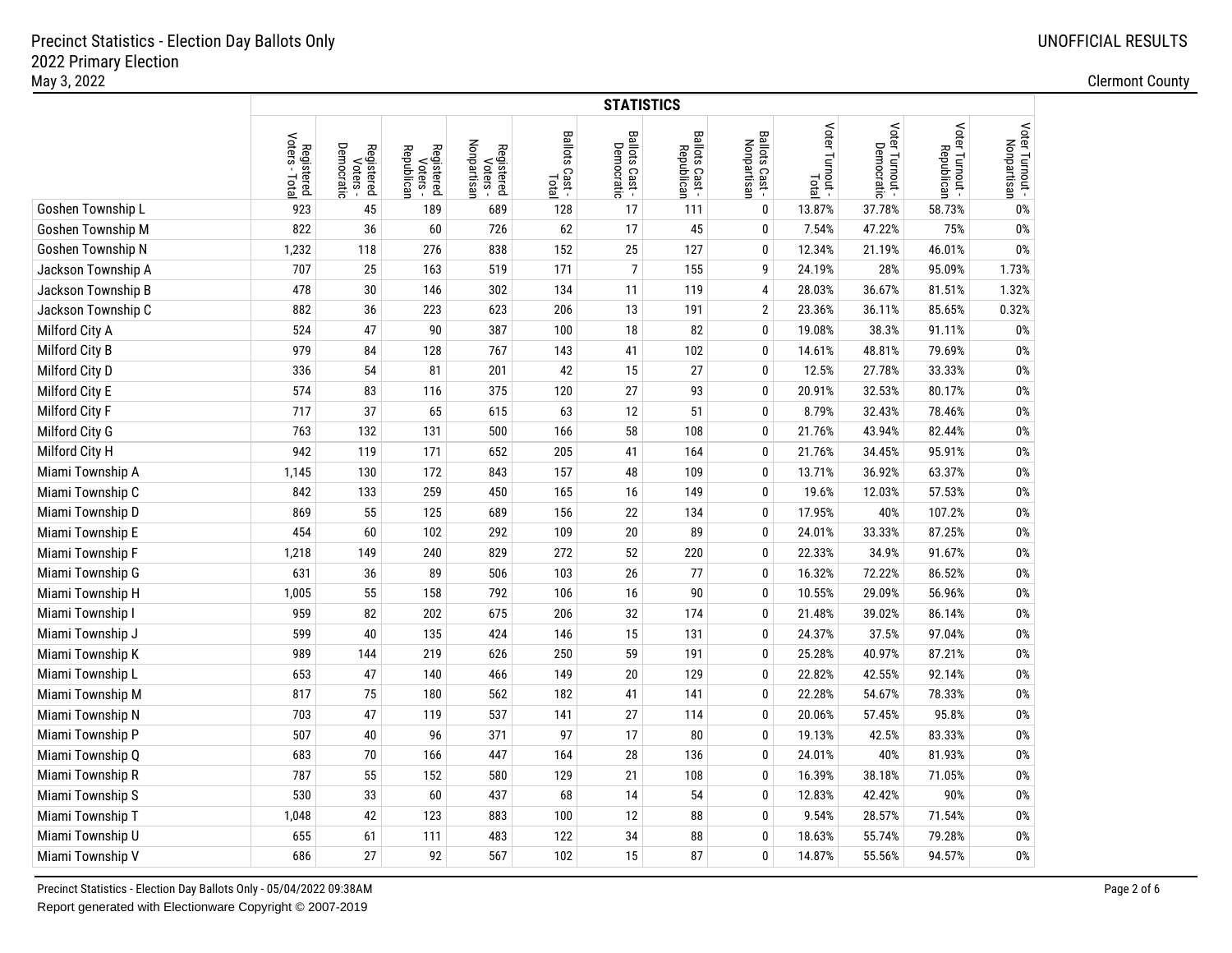|                        |                                         |                                      |                                      |                                       |                          | <b>STATISTICS</b>            |                              |                               |                          |                 |                               |                                |
|------------------------|-----------------------------------------|--------------------------------------|--------------------------------------|---------------------------------------|--------------------------|------------------------------|------------------------------|-------------------------------|--------------------------|-----------------|-------------------------------|--------------------------------|
|                        | Voters -<br>Registered<br>oters - Total | Democratic<br>Registered<br>Voters - | Registered<br>Voters -<br>Republican | Nonpartisan<br>Registered<br>Voters - | Ballots Cast -  <br>Tota | Ballots Cast -<br>Democratic | Ballots Cast -<br>Republican | Ballots Cast -<br>Nonpartisan | Voter Turnout -<br>Total | Voter Turnout - | Voter Turnout -<br>Republican | Voter Turnout -<br>Nonpartisan |
| Miami Township X       | 1,083                                   | 103                                  | 240                                  | 740                                   | 247                      | 44                           | 203                          | 0                             | 22.81%                   | 42.72%          | 84.58%                        | $0\%$                          |
| Miami Township Y       | 1,140                                   | 187                                  | 268                                  | 685                                   | 201                      | 42                           | 159                          | 0                             | 17.63%                   | 22.46%          | 59.33%                        | $0\%$                          |
| Miami Township Z       | 1,328                                   | 196                                  | 377                                  | 755                                   | 247                      | 43                           | 204                          | 0                             | 18.6%                    | 21.94%          | 54.11%                        | $0\%$                          |
| Miami Township A1A     | 566                                     | 59                                   | 138                                  | 369                                   | 128                      | 21                           | 107                          | 0                             | 22.61%                   | 35.59%          | 77.54%                        | $0\%$                          |
| Miami Township B1B     | 786                                     | 63                                   | 193                                  | 530                                   | 160                      | 19                           | 141                          | 0                             | 20.36%                   | 30.16%          | 73.06%                        | $0\%$                          |
| Miami Township C1C     | 727                                     | 59                                   | 120                                  | 548                                   | 142                      | 33                           | 109                          | 0                             | 19.53%                   | 55.93%          | 90.83%                        | $0\%$                          |
| Miami Township D1D     | 742                                     | 48                                   | 125                                  | 569                                   | 135                      | 25                           | 110                          | 0                             | 18.19%                   | 52.08%          | 88%                           | $0\%$                          |
| Miami Township F1F     | 1,032                                   | 88                                   | 155                                  | 789                                   | 143                      | 25                           | 118                          | $\mathbf{0}$                  | 13.86%                   | 28.41%          | 76.13%                        | $0\%$                          |
| Miami Township G1G     | 766                                     | 105                                  | 154                                  | 507                                   | 148                      | 28                           | 120                          | 0                             | 19.32%                   | 26.67%          | 77.92%                        | $0\%$                          |
| Miami Township H1H     | 1,087                                   | 81                                   | 200                                  | 806                                   | 178                      | 37                           | 141                          | $\mathbf{0}$                  | 16.38%                   | 45.68%          | 70.5%                         | $0\%$                          |
| Miami Township K1K     | 809                                     | 60                                   | 136                                  | 613                                   | 131                      | 21                           | 110                          | $\mathbf{0}$                  | 16.19%                   | 35%             | 80.88%                        | $0\%$                          |
| Miami Township L1L     | 955                                     | 150                                  | 217                                  | 588                                   | 200                      | 51                           | 149                          | $\mathbf{0}$                  | 20.94%                   | 34%             | 68.66%                        | $0\%$                          |
| Miami Township M1M     | 930                                     | 147                                  | 192                                  | 591                                   | 164                      | 32                           | 132                          | $\mathbf{0}$                  | 17.63%                   | 21.77%          | 68.75%                        | $0\%$                          |
| Miami Township N1N     | 1,365                                   | 166                                  | 412                                  | 787                                   | 240                      | 29                           | 211                          | 0                             | 17.58%                   | 17.47%          | 51.21%                        | $0\%$                          |
| Miami Township 010     | 1,034                                   | 62                                   | 159                                  | 813                                   | 156                      | 24                           | 132                          | $\mathbf{0}$                  | 15.09%                   | 38.71%          | 83.02%                        | $0\%$                          |
| Miami Township P1P     | 918                                     | 79                                   | 152                                  | 687                                   | 150                      | 27                           | 123                          | $\pmb{0}$                     | 16.34%                   | 34.18%          | 80.92%                        | $0\%$                          |
| Miami Township Q1Q     | 732                                     | 62                                   | 159                                  | 511                                   | 158                      | 20                           | 138                          | $\pmb{0}$                     | 21.58%                   | 32.26%          | 86.79%                        | $0\%$                          |
| Monroe Township A      | 668                                     | 38                                   | 102                                  | 528                                   | 64                       | 10                           | 54                           | 0                             | 9.58%                    | 26.32%          | 52.94%                        | $0\%$                          |
| Monroe Township B      | 984                                     | 65                                   | 166                                  | 753                                   | 131                      | 24                           | 107                          | $\mathbf{0}$                  | 13.31%                   | 36.92%          | 64.46%                        | $0\%$                          |
| Monroe Township C      | 902                                     | 84                                   | 252                                  | 566                                   | 183                      | 35                           | 148                          | 0                             | 20.29%                   | 41.67%          | 58.73%                        | $0\%$                          |
| Monroe Township D      | 809                                     | 41                                   | 208                                  | 560                                   | 132                      | $\overline{7}$               | 125                          | 0                             | 16.32%                   | 17.07%          | 60.1%                         | $0\%$                          |
| Monroe Township E      | 1,010                                   | 85                                   | 269                                  | 656                                   | 178                      | 22                           | 156                          | 0                             | 17.62%                   | 25.88%          | 57.99%                        | $0\%$                          |
| Monroe Township I      | 488                                     | 17                                   | 38                                   | 433                                   | 28                       | $\overline{4}$               | 24                           | 0                             | 5.74%                    | 23.53%          | 63.16%                        | $0\%$                          |
| New Richmond Village A | 764                                     | 52                                   | 133                                  | 579                                   | 94                       | 20                           | 74                           | 0                             | 12.3%                    | 38.46%          | 55.64%                        | $0\%$                          |
| New Richmond Village B | 1,164                                   | 85                                   | 220                                  | 859                                   | 168                      | 33                           | 135                          | $\mathbf{0}$                  | 14.43%                   | 38.82%          | 61.36%                        | $0\%$                          |
| Ohio Township A        | 671                                     | 32                                   | 150                                  | 489                                   | 95                       | 5                            | 90                           | $\mathbf{0}$                  | 14.16%                   | 15.62%          | 60%                           | $0\%$                          |
| Ohio Township B        | 417                                     | 28                                   | 121                                  | 268                                   | 92                       | 9                            | 83                           | 0                             | 22.06%                   | 32.14%          | 68.6%                         | $0\%$                          |
| Ohio Township C        | 608                                     | $38\,$                               | 156                                  | 414                                   | 121                      | 12                           | 109                          | 0                             | 19.9%                    | 31.58%          | 69.87%                        | $0\%$                          |
| Pierce Township A      | 854                                     | 95                                   | 223                                  | 536                                   | 162                      | 14                           | 148                          | $\mathbf{0}$                  | 18.97%                   | 14.74%          | 66.37%                        | $0\%$                          |
| Pierce Township B      | 578                                     | 95                                   | 126                                  | 357                                   | 112                      | 19                           | 93                           | 0                             | 19.38%                   | 20%             | 73.81%                        | $0\%$                          |
| Pierce Township C      | 589                                     | 51                                   | 123                                  | 415                                   | 99                       | 13                           | 86                           | $\pmb{0}$                     | 16.81%                   | 25.49%          | 69.92%                        | $0\%$                          |
| Pierce Township D      | 1,013                                   | 68                                   | 210                                  | 735                                   | 122                      | 13                           | 109                          | $\mathbf{0}$                  | 12.04%                   | 19.12%          | 51.9%                         | $0\%$                          |
| Pierce Township E      | 1,007                                   | 90                                   | 293                                  | 624                                   | 232                      | 32                           | 200                          | $\mathbf{0}$                  | 23.04%                   | 35.56%          | 68.26%                        | 0%                             |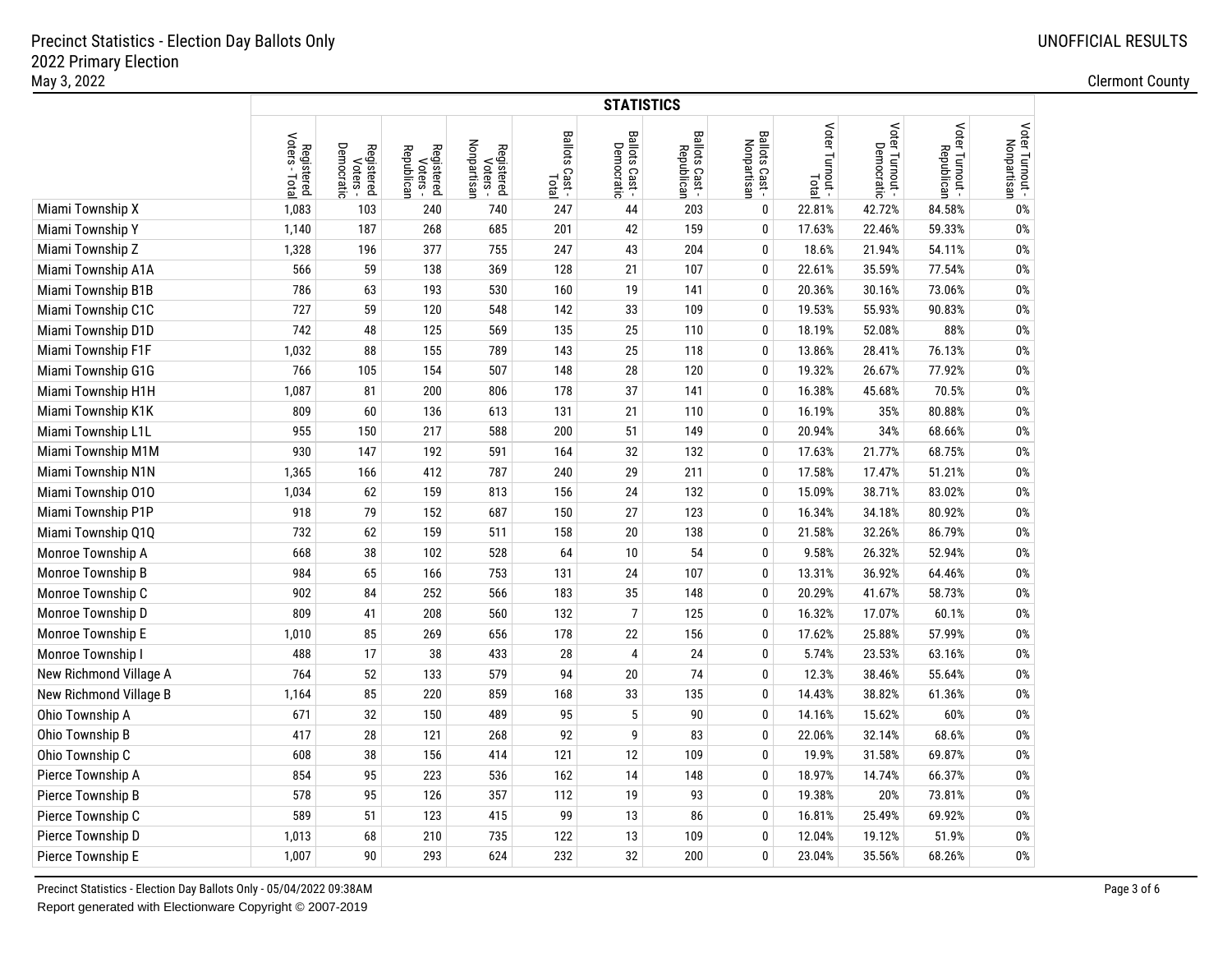|                             |                              |                                      |                                      |                                       |                         | <b>STATISTICS</b>            |                              |                               |                          |                 |                               |                                |
|-----------------------------|------------------------------|--------------------------------------|--------------------------------------|---------------------------------------|-------------------------|------------------------------|------------------------------|-------------------------------|--------------------------|-----------------|-------------------------------|--------------------------------|
|                             | Registered<br>Voters - Total | Democratic<br>Registered<br>Voters - | Registered<br>Voters -<br>Republican | Nonpartisan<br>Registered<br>Voters - | Ballots Cast -<br>Total | Ballots Cast -<br>Democratic | Ballots Cast -<br>Republican | Ballots Cast -<br>Nonpartisan | Voter Turnout -<br>Total | Voter Turnout - | Voter Turnout -<br>Republican | Voter Turnout -<br>Nonpartisan |
| Pierce Township G           | 1,012                        | 107                                  | 241                                  | 664                                   | 215                     | 27                           | 188                          | $\mathbf 0$                   | 21.25%                   | 25.23%          | 78.01%                        | 0%                             |
| Pierce Township I           | 971                          | 88                                   | 274                                  | 609                                   | 186                     | 17                           | 169                          | $\mathbf 0$                   | 19.16%                   | 19.32%          | 61.68%                        | $0\%$                          |
| Pierce Township J           | 875                          | 55                                   | 149                                  | 671                                   | 107                     | 20                           | 87                           | 0                             | 12.23%                   | 36.36%          | 58.39%                        | $0\%$                          |
| Pierce Township K           | 1,050                        | 93                                   | 230                                  | 727                                   | 177                     | 26                           | 151                          | $\mathbf 0$                   | 16.86%                   | 27.96%          | 65.65%                        | $0\%$                          |
| Pierce Township M           | 825                          | 98                                   | 298                                  | 429                                   | 217                     | 28                           | 189                          | 0                             | 26.3%                    | 28.57%          | 63.42%                        | $0\%$                          |
| Pierce Township N           | 1,303                        | 76                                   | 204                                  | 1,023                                 | 140                     | 16                           | 124                          | $\mathbf 0$                   | 10.74%                   | 21.05%          | 60.78%                        | $0\%$                          |
| Pierce Township O           | 1,146                        | 95                                   | 162                                  | 889                                   | 103                     | 26                           | 77                           | $\mathbf 0$                   | 8.99%                    | 27.37%          | 47.53%                        | $0\%$                          |
| Owensville Village          | 478                          | 29                                   | 72                                   | 377                                   | 67                      | 14                           | 53                           | $\bf{0}$                      | 14.02%                   | 48.28%          | 73.61%                        | $0\%$                          |
| Stonelick Township A        | 951                          | 67                                   | 231                                  | 653                                   | 192                     | 14                           | 178                          | $\bf{0}$                      | 20.19%                   | 20.9%           | 77.06%                        | $0\%$                          |
| <b>Stonelick Township B</b> | 575                          | 46                                   | 142                                  | 387                                   | 131                     | 14                           | 117                          | $\bf{0}$                      | 22.78%                   | 30.43%          | 82.39%                        | $0\%$                          |
| Stonelick Township C        | 663                          | 57                                   | 185                                  | 421                                   | 129                     | $\overline{7}$               | 122                          | $\bf{0}$                      | 19.46%                   | 12.28%          | 65.95%                        | $0\%$                          |
| Stonelick Township D        | 785                          | 57                                   | 171                                  | 557                                   | 149                     | 19                           | 130                          | $\bf{0}$                      | 18.98%                   | 33.33%          | 76.02%                        | $0\%$                          |
| <b>Stonelick Township E</b> | 681                          | 48                                   | 160                                  | 473                                   | 126                     | 8                            | 118                          | 0                             | 18.5%                    | 16.67%          | 73.75%                        | $0\%$                          |
| <b>Bethel Village A</b>     | 724                          | 25                                   | 112                                  | 587                                   | 110                     | $\overline{7}$               | 103                          | $\bf{0}$                      | 15.19%                   | 28%             | 91.96%                        | $0\%$                          |
| <b>Bethel Village B</b>     | 925                          | 37                                   | 122                                  | 766                                   | 112                     | 14                           | 98                           | $\bf{0}$                      | 12.11%                   | 37.84%          | 80.33%                        | $0\%$                          |
| Tate Township A             | 949                          | 49                                   | 187                                  | 713                                   | 154                     | 12                           | 142                          | $\pmb{0}$                     | 16.23%                   | 24.49%          | 75.94%                        | $0\%$                          |
| Tate Township B             | 898                          | 39                                   | 140                                  | 719                                   | 124                     | 8                            | 116                          | $\mathbf 0$                   | 13.81%                   | 20.51%          | 82.86%                        | $0\%$                          |
| Tate Township D             | 1,070                        | 74                                   | 247                                  | 749                                   | 220                     | 18                           | 202                          | $\mathbf 0$                   | 20.56%                   | 24.32%          | 81.78%                        | $0\%$                          |
| Tate Township F             | 839                          | 42                                   | 204                                  | 593                                   | 181                     | 10                           | 171                          | $\mathbf 0$                   | 21.57%                   | 23.81%          | 83.82%                        | $0\%$                          |
| Tate Township H             | 806                          | 38                                   | 183                                  | 585                                   | 183                     | 15                           | 168                          | $\mathbf 0$                   | 22.7%                    | 39.47%          | 91.8%                         | $0\%$                          |
| Union Township A            | 996                          | 89                                   | 203                                  | 704                                   | 150                     | 20                           | 130                          | 0                             | 15.06%                   | 22.47%          | 64.04%                        | $0\%$                          |
| <b>Union Township B</b>     | 895                          | 75                                   | 126                                  | 694                                   | 89                      | 29                           | 60                           | $\mathbf 0$                   | 9.94%                    | 38.67%          | 47.62%                        | 0%                             |
| Union Township C            | 813                          | 67                                   | 160                                  | 586                                   | 125                     | 21                           | 104                          | $\bf{0}$                      | 15.38%                   | 31.34%          | 65%                           | 0%                             |
| Union Township D            | 920                          | 77                                   | 190                                  | 653                                   | 138                     | 24                           | 114                          | $\mathbf 0$                   | 15%                      | 31.17%          | 60%                           | $0\%$                          |
| <b>Union Township E</b>     | 1,448                        | 128                                  | 368                                  | 952                                   | 204                     | 20                           | 184                          | $\mathbf 0$                   | 14.09%                   | 15.62%          | 50%                           | $0\%$                          |
| <b>Union Township F</b>     | 1,176                        | 96                                   | 219                                  | 861                                   | 166                     | 32                           | 134                          | $\mathbf 0$                   | 14.12%                   | 33.33%          | 61.19%                        | $0\%$                          |
| <b>Union Township G</b>     | 1,070                        | 68                                   | 169                                  | 833                                   | 121                     | 26                           | 95                           | 0                             | 11.31%                   | 38.24%          | 56.21%                        | $0\%$                          |
| Union Township H            | 1,279                        | 81                                   | 138                                  | 1,060                                 | 94                      | 12                           | 82                           | $\mathbf 0$                   | 7.35%                    | 14.81%          | 59.42%                        | 0%                             |
| <b>Union Township I</b>     | 869                          | 78                                   | 114                                  | 677                                   | 98                      | 18                           | 80                           | $\mathbf{0}$                  | 11.28%                   | 23.08%          | 70.18%                        | 0%                             |
| Union Township J            | 788                          | 69                                   | 144                                  | 575                                   | 95                      | 16                           | 79                           | 0                             | 12.06%                   | 23.19%          | 54.86%                        | 0%                             |
| <b>Union Township K</b>     | 1,104                        | ${\bf 80}$                           | 99                                   | 925                                   | 108                     | 24                           | 84                           | 0                             | 9.78%                    | 30%             | 84.85%                        | $0\%$                          |
| Union Township L            | 1,017                        | 67                                   | 104                                  | 846                                   | 86                      | 12                           | 74                           | 0                             | 8.46%                    | 17.91%          | 71.15%                        | $0\%$                          |
| <b>Union Township M</b>     | 575                          | 37                                   | 99                                   | 439                                   | 74                      | 10                           | 64                           | 0                             | 12.87%                   | 27.03%          | 64.65%                        | $0\%$                          |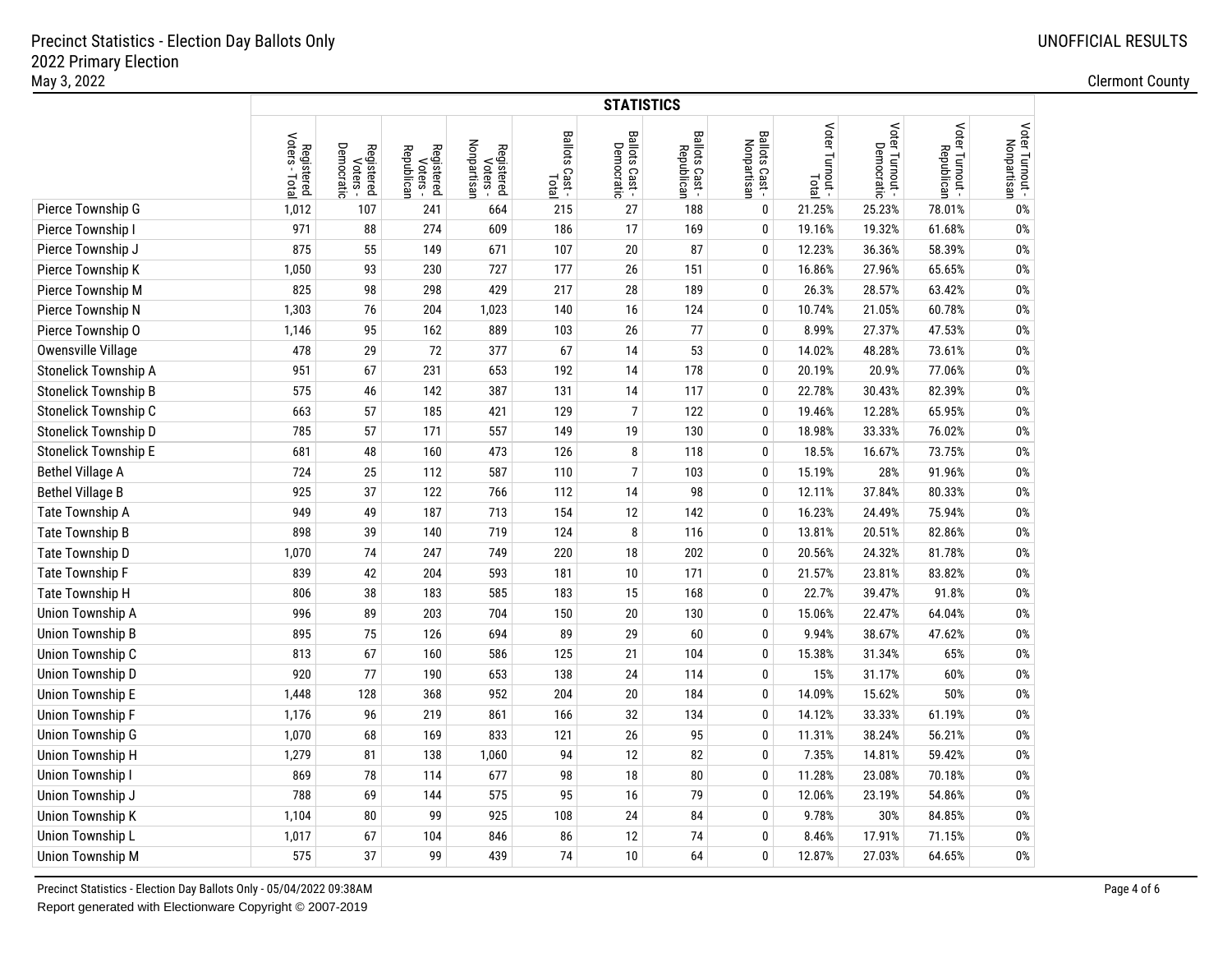|                              |                                         |                                      |                                      |                                       |                         | <b>STATISTICS</b>            |                              |                               |                          |                               |                               |                                |
|------------------------------|-----------------------------------------|--------------------------------------|--------------------------------------|---------------------------------------|-------------------------|------------------------------|------------------------------|-------------------------------|--------------------------|-------------------------------|-------------------------------|--------------------------------|
|                              | Voters -<br>Registered<br>oters - Total | Democratic<br>Registered<br>Voters - | Registered<br>Voters -<br>Republican | Nonpartisan<br>Registered<br>Voters - | Ballots Cast -<br>Total | Ballots Cast -<br>Democratic | Ballots Cast -<br>Republican | Ballots Cast -<br>Nonpartisan | Voter Turnout -<br>Total | Voter Turnout -<br>Democratic | Voter Turnout -<br>Republican | Voter Turnout -<br>Nonpartisan |
| Union Township N             | 523                                     | 42                                   | 77                                   | 404                                   | 82                      | 23                           | 59                           | $\mathbf{0}$                  | 15.68%                   | 54.76%                        | 76.62%                        | $0\%$                          |
| Union Township O             | 1,165                                   | 83                                   | 208                                  | 874                                   | 165                     | 19                           | 146                          | $\mathbf 0$                   | 14.16%                   | 22.89%                        | 70.19%                        | $0\%$                          |
| Union Township P             | 996                                     | 63                                   | 114                                  | 819                                   | 73                      | 18                           | 55                           | $\mathbf 0$                   | 7.33%                    | 28.57%                        | 48.25%                        | $0\%$                          |
| Union Township Q             | 627                                     | 64                                   | 178                                  | 385                                   | 149                     | 33                           | 116                          | $\mathbf 0$                   | 23.76%                   | 51.56%                        | 65.17%                        | 0%                             |
| <b>Union Township R</b>      | 874                                     | 96                                   | 156                                  | 622                                   | 142                     | 21                           | 121                          | $\mathbf 0$                   | 16.25%                   | 21.88%                        | 77.56%                        | 0%                             |
| Union Township T             | 1,113                                   | 112                                  | 225                                  | 776                                   | 169                     | 30                           | 139                          | 0                             | 15.18%                   | 26.79%                        | 61.78%                        | 0%                             |
| Union Township U             | 1,000                                   | 161                                  | 253                                  | 586                                   | 182                     | 26                           | 156                          | 0                             | 18.2%                    | 16.15%                        | 61.66%                        | 0%                             |
| Union Township W             | 791                                     | 71                                   | 126                                  | 594                                   | 131                     | 28                           | 103                          | 0                             | 16.56%                   | 39.44%                        | 81.75%                        | $0\%$                          |
| <b>Union Township X</b>      | 615                                     | 77                                   | 121                                  | 417                                   | 95                      | 16                           | 79                           | $\pmb{0}$                     | 15.45%                   | 20.78%                        | 65.29%                        | $0\%$                          |
| <b>Union Township Y</b>      | 843                                     | 81                                   | 119                                  | 643                                   | 129                     | 36                           | 93                           | $\mathbf 0$                   | 15.3%                    | 44.44%                        | 78.15%                        | $0\%$                          |
| Union Township Z             | 565                                     | 55                                   | 166                                  | 344                                   | 134                     | 23                           | 111                          | $\bf{0}$                      | 23.72%                   | 41.82%                        | 66.87%                        | $0\%$                          |
| <b>Union Township B1B</b>    | 979                                     | 76                                   | 203                                  | 700                                   | 167                     | 22                           | 145                          | $\bf{0}$                      | 17.06%                   | 28.95%                        | 71.43%                        | 0%                             |
| Union Township C1C           | 808                                     | 70                                   | 193                                  | 545                                   | 123                     | 17                           | 106                          | $\mathbf{0}$                  | 15.22%                   | 24.29%                        | 54.92%                        | 0%                             |
| Union Township D1D           | 755                                     | 55                                   | 156                                  | 544                                   | 104                     | 13                           | 91                           | $\bf{0}$                      | 13.77%                   | 23.64%                        | 58.33%                        | $0\%$                          |
| <b>Union Township E1E</b>    | 1,143                                   | 113                                  | 309                                  | 721                                   | 215                     | 24                           | 191                          | $\mathbf 0$                   | 18.81%                   | 21.24%                        | 61.81%                        | $0\%$                          |
| Union Township F1F           | 1,335                                   | 114                                  | 253                                  | 968                                   | 239                     | 34                           | 205                          | $\mathbf 0$                   | 17.9%                    | 29.82%                        | 81.03%                        | $0\%$                          |
| Union Township J1J           | 569                                     | 51                                   | 122                                  | 396                                   | 112                     | 18                           | 94                           | $\bf{0}$                      | 19.68%                   | 35.29%                        | 77.05%                        | $0\%$                          |
| Union Township K1K           | 735                                     | 58                                   | 140                                  | 537                                   | 94                      | 21                           | 73                           | $\mathbf{0}$                  | 12.79%                   | 36.21%                        | 52.14%                        | $0\%$                          |
| Union Township L1L           | 1,094                                   | 98                                   | 193                                  | 803                                   | 195                     | 37                           | 158                          | $\mathbf 0$                   | 17.82%                   | 37.76%                        | 81.87%                        | $0\%$                          |
| Union Township M1M           | 813                                     | 43                                   | 70                                   | 700                                   | 64                      | 13                           | 51                           | $\mathbf 0$                   | 7.87%                    | 30.23%                        | 72.86%                        | $0\%$                          |
| Union Township P1P           | 945                                     | 106                                  | 204                                  | 635                                   | 182                     | 40                           | 142                          | $\mathbf 0$                   | 19.26%                   | 37.74%                        | 69.61%                        | $0\%$                          |
| <b>Union Township R1R</b>    | 873                                     | 99                                   | 199                                  | 575                                   | 115                     | 20                           | 95                           | 0                             | 13.17%                   | 20.2%                         | 47.74%                        | $0\%$                          |
| <b>Union Township S1S</b>    | 954                                     | 79                                   | 169                                  | 706                                   | 178                     | 22                           | 156                          | $\mathbf 0$                   | 18.66%                   | 27.85%                        | 92.31%                        | 0%                             |
| Union Township U1U           | 726                                     | 68                                   | 151                                  | 507                                   | 97                      | 13                           | 84                           | $\mathbf{0}$                  | 13.36%                   | 19.12%                        | 55.63%                        | 0%                             |
| Union Township V1V           | 600                                     | 71                                   | 133                                  | 396                                   | 113                     | 17                           | 96                           | $\mathbf 0$                   | 18.83%                   | 23.94%                        | 72.18%                        | $0\%$                          |
| <b>Washington Township A</b> | 550                                     | 33                                   | 121                                  | 396                                   | 138                     | 16                           | 118                          | 4                             | 25.09%                   | 48.48%                        | 97.52%                        | 1.01%                          |
| <b>Washington Township B</b> | 526                                     | 42                                   | 139                                  | 345                                   | 108                     | 22                           | 86                           | 0                             | 20.53%                   | 52.38%                        | 61.87%                        | 0%                             |
| Washington Township C        | 384                                     | 23                                   | 121                                  | 240                                   | 107                     | 13                           | 84                           | 10                            | 27.86%                   | 56.52%                        | 69.42%                        | 4.17%                          |
| Wayne Township A             | 1,028                                   | 46                                   | 158                                  | 824                                   | 238                     | 29                           | 192                          | 17                            | 23.15%                   | 63.04%                        | 121.52%                       | 2.06%                          |
| Wayne Township B             | 839                                     | $40\,$                               | 169                                  | 630                                   | 164                     | 15                           | 148                          | $\mathbf{1}$                  | 19.55%                   | 37.5%                         | 87.57%                        | 0.16%                          |
| Wayne Township C             | 1,170                                   | 55                                   | 243                                  | 872                                   | 219                     | 21                           | 196                          | $\overline{2}$                | 18.72%                   | 38.18%                        | 80.66%                        | 0.23%                          |
| Williamsburg Village A       | 830                                     | 43                                   | 183                                  | 604                                   | 174                     | 23                           | 141                          | 10                            | 20.96%                   | 53.49%                        | 77.05%                        | 1.66%                          |
| Williamsburg Village C       | 806                                     | 63                                   | 192                                  | 551                                   | 162                     | 20                           | 136                          | 6                             | 20.1%                    | 31.75%                        | 70.83%                        | 1.09%                          |